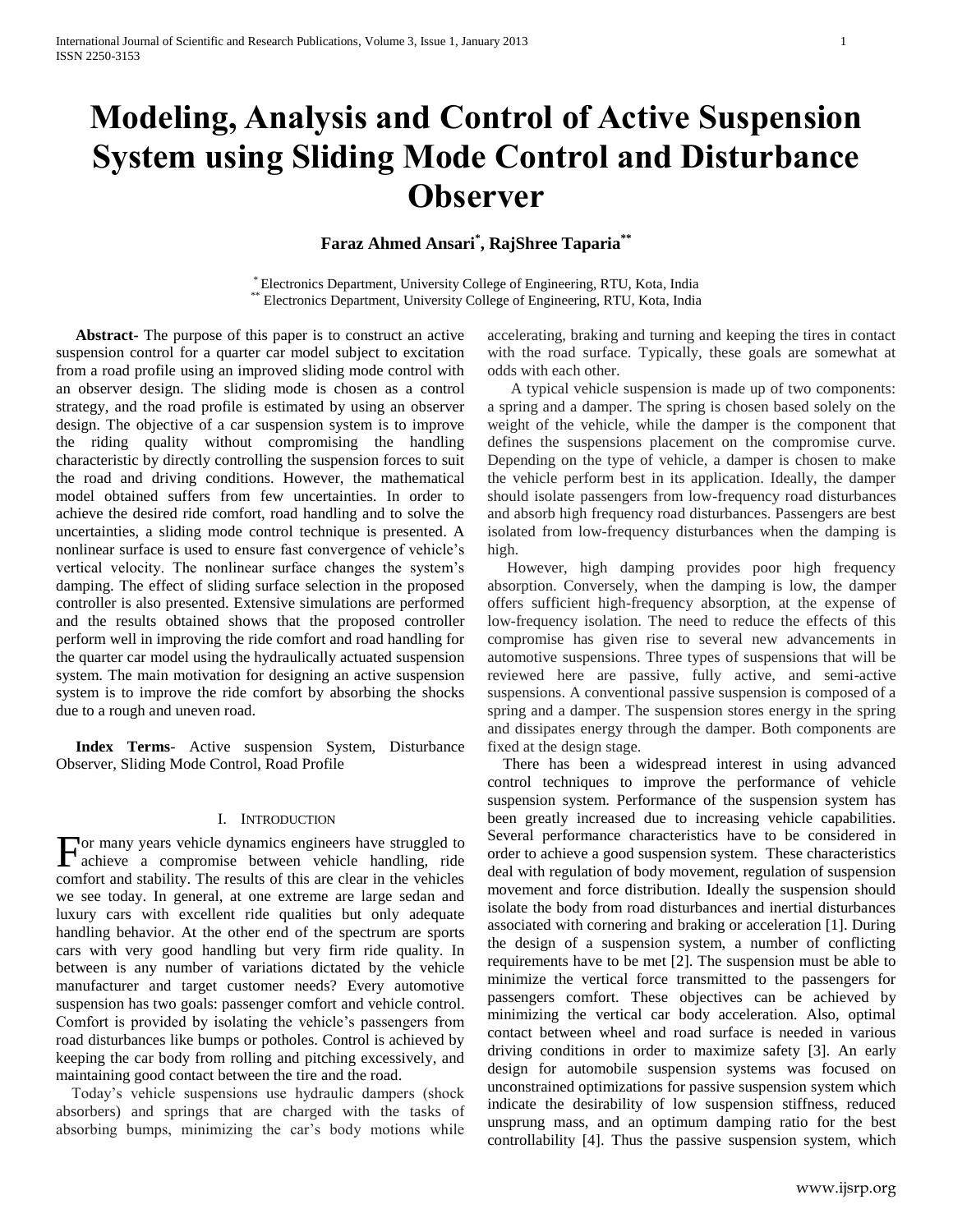approach optimal characteristics had offered an attractive choice for a vehicle suspension system and had been widely used for passengers. However, the suspension spring and damper do not provide energy to the suspension system and control only the motion of the car body and wheel by limiting the suspension velocity according to the rate determined by the designer. To overcome the above problem, active suspension systems have been proposed by various researchers. Active suspension systems dynamically respond to changes in the road profile because of their ability to supply energy that can be used to produce relative motion between the body and wheel. Typically, suspension systems include sensors to measure suspension variables such as body velocity, suspension displacement, and wheel velocity and wheel and body acceleration [5]. An active suspension is one in which the passive components are augmented by actuators that supply additional forces. These additional forces are determined by a feedback control law using data from sensors attached to the vehicle. In real dynamical system, it is impossible to avoid uncertainties due to modeling and due to other external disturbances. So the crucial is a solution to the robust control problem for uncertain systems.

# II. ACTIVE SUSPENSION SYSTEM NONLINEAR MODEL

The concept of active suspension system was introduced as early as 1958.Since the vibration suppression capabilities of the traditional passive and semi-active suspension systems are restricted, an active suspension system with additional control force to suppress the oscillations is one of the major development fields in recent vehicle industry. The difference compare to conventional suspension is active suspension system able to inject energy into vehicle dynamic system via actuators rather than dissipate energy. In active suspension system actuator are placed between the unsprung mass and the sprung mass to produce control force to cope with a variety of road disturbances in real time. The main motivation for designing an active suspension system is to improve the ride comfort by absorbing the shocks due to a rough and uneven road. In the active suspension system, the force actuator is able to both add and dissipate energy from the system. This Results in the capability of the suspension system to control the attitude of the vehicle, to reduce the effects of braking and to reduce the vehicle roll during cornering and braking in addition to increasing the ride comfort and vehicle handling. Figure 1 shows a quarter car model for active suspension system.



Figure 1: A quarter-car model of active suspension system.

The sprung mass  $m_s$  represents the mass of the car body, frame, internal components that are supported by the suspension. The unsprung mass  $m_u$  is the mass of the assembly of the axle and the wheel,  $k_s$  and  $c_s(t)$  are respectively the spring and time-varying damper coefficients of the passive components of the suspension system. The spring coefficient  $k<sub>s</sub>$  comprise of linear stiffness coefficient  $k_{1s}$  and nonlinear stiffness coefficient  $k_{2s}$ . The coefficient  $k_s$  and  $c_s(t)$  are unknown because  $k_s$  changes as per the loading condition and  $c<sub>s</sub>(t)$  is a time varying damping coefficient. The coefficients  $k_t$  and  $c_t$  are respectively the unknown linear spring and damper coefficients of the tyre model. The control force generated by actuator connected between sprung and unsprung masses is denoted by u while z denotes the road disturbance input acting on the unsprung mass. The vertical displacements of the sprung mass and unsprung mass with respect to their undeformed suspension positions are denoted by  $x_s$  and  $x_u$  respectively.

# III. MATHEMATICAL MODELING OF ACTIVE SUSPENSION SYSTEM

 According to Newton's second law and free body diagram approach, the equations of motion for the system are written as For sprung mass-

$$
m_{s}\ddot{x}_{s} = -k_{1s}(x_{s} - x_{u}) - k_{2s}(x_{s} - x_{u})^{3} - c_{s}(t)(\dot{x}_{s} - \dot{x}_{u}) + u - m_{s}gr
$$
 (1)

For unsprung mass-

$$
m_{u}\ddot{x}_{u} = k_{1s}(x_{s} - x_{u}) + k_{2s}(x_{s} - x_{u})^{3} + c_{s}(t)(\dot{x}_{s} - \dot{x}_{u}) - k_{t}(x_{u} - z) - c_{t}(\dot{x}_{u} - \dot{z}) - u - m_{u}g_{r}
$$
\n(2)

Where  $g_r$  is the acceleration due to gravity. The static tyre deflection due to the nominal road denoted by  $x_{\text{ur}}$  is given by

$$
x_{\rm ur} = -\frac{(m_{\rm u} + m_{\rm sm})}{k_{\rm t}}g_{\rm r}
$$
 (3)

The reference position of the unsprung mass is considered to be  $x_{\text{ur}}$  while the reference position of the sprung mass denoted by  $x_{\text{sr}}$ is defined as

$$
x_{sr} = x_{ur} + \delta_0 \tag{4}
$$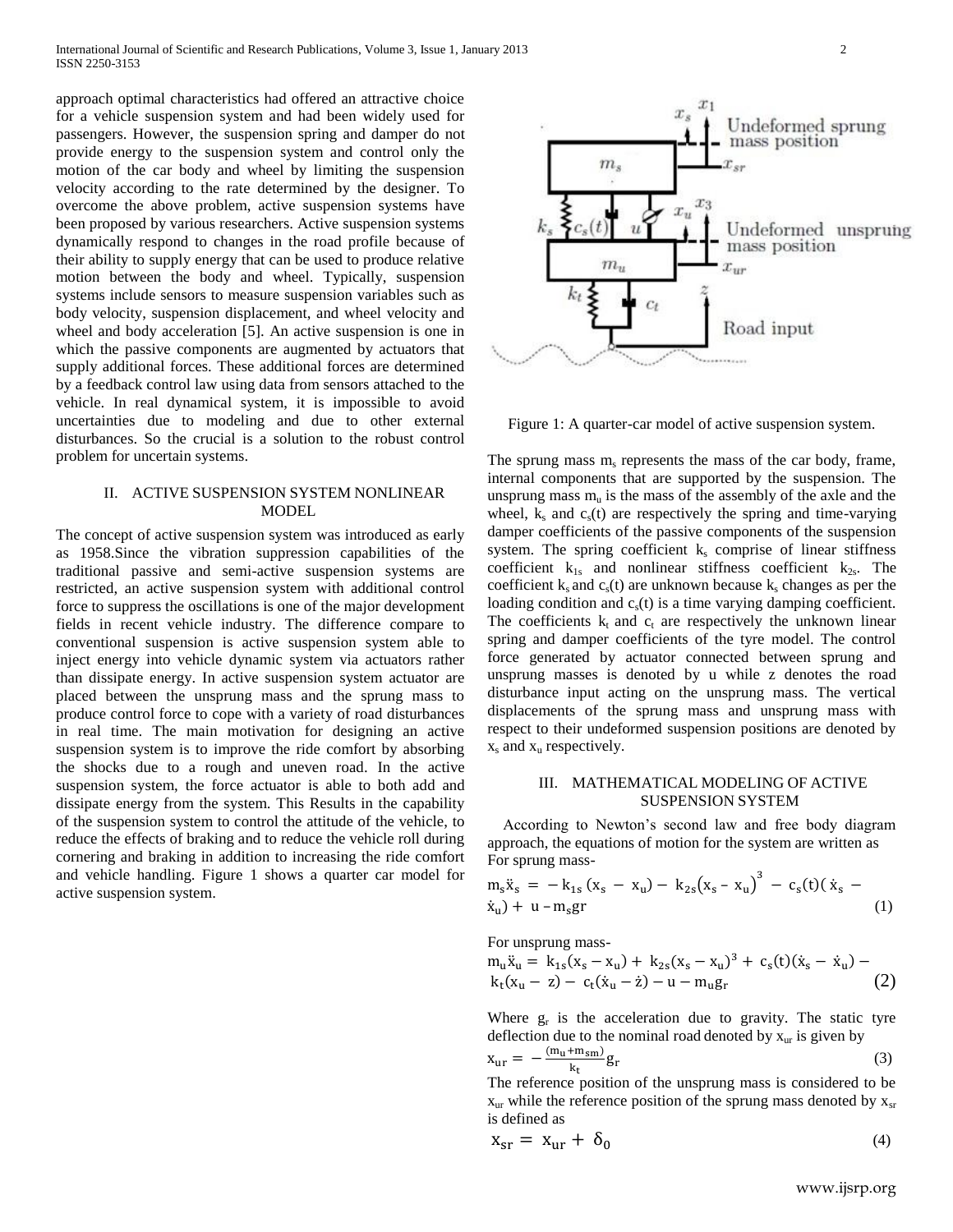Where  $\delta_0 < 0$  is the static spring deflection.

Next we express the dynamic model of the suspension system (1) and (2) into the state variable form. Let the state  $x=[x_1 x_2 x_3 x_4]^T$ be defined as,

$$
x_1 = x_s - x_{sr}
$$
  
\n
$$
x_2 = \dot{x}_s
$$
  
\n
$$
x_3 = x_u - x_{ur}
$$
  
\n
$$
x_4 = \dot{x}_u
$$
\n(5)

For convenience of expression and interpretation of the equation, first we define function  $f(x, t)$  and  $g(t)$  given by the equations,

$$
f(x,t) = \frac{1}{m_s} \left[ -k_{1s}(x_1 - x_3 + \delta_0) - k_{2s}(x_1 - x_3 + \delta_0)^3 \right] + \frac{1}{m_s} \left[ -c_s(t)(x_2 - x_4) - m_s g_r \right]
$$
(6)

$$
g(t) = \frac{1}{m_s} \tag{7}
$$

It may be noted that these functions are uncertain and that the function  $f(x, t)$  depends on all the four states of the suspension system.

$$
g(t) = g_m \Delta g \tag{8}
$$

Where  $g_m$  is the nominal value and  $\Delta g$  is the multiplicative uncertainty. The bounds of g(t) are not known. hence

$$
\dot{x}_1 = x_2 \tag{9}
$$

$$
\dot{x}_2 = f(x, t) + g(t)u \tag{10}
$$

$$
\dot{\mathbf{x}}_3 = \mathbf{x}_4 \tag{11}
$$

$$
\dot{x}_4 = \frac{m_s}{m_u} (f(x, t) + g_r) - \frac{1}{m_u} (u + k_t(x_3 + x_{ur} - z) + c_t(x_4 - z) + m_u g_r)
$$
\n(12)

The parameters of the passive suspension are unknown and nonlinear. Further, the vehicle is subjected to uneven road profile about which no a priori information is available. We assume that even the bounds of these uncertainties are not known. The objective is to control the deflection of the sprung mass in order get good ride comfort using the measurements of  $x_1$  and  $x_2$  only. The motivation for using only these measurements is to simplify the implementation by avoiding the deployment of sensors on the wheel and tyre assembly.

# IV. SLIDING SURFACE AND CONTROL DESIGN

In this section we select sliding surface as a function of x1 and x2 and design a scheme of control using disturbance observer which estimates the lumped uncertainty.

#### *a. Sliding Surface*

In this section we select sliding surface as a function of x1 and x2 and design a scheme of control using disturbance observer which estimates the lumped uncertainty.

$$
\sigma = Sx_1 + x_2 \tag{13}
$$

Where S is a user chosen constant.

$$
\dot{\sigma} = Sx_2 + f(x, t) + g(t)u
$$
\nBy using (4.8) in (4.14) and rearranging,  
\n
$$
\dot{\sigma} = Sx_2 + f(x, t) + g_m(\Delta g - 1)u + g_mu
$$
\n(15)  
\n
$$
= Sx_2 + e(x, t) + g_mu
$$
\n(16)  
\nWhere  $g(x, t)$  is the lumped uncertainty, given by the equation

Where e(x, t) is the lumped uncertainty, given by the equation  $e(x, t) = f(x, t) + g_m(\Delta g - 1)u$  (17) **Assumption 1**: The lumped uncertainty e(x, t) is such that

Assumption 1. The number uncertainty 
$$
c(x, t)
$$
 is such that\n
$$
\left|\frac{de(x,t)}{dt}\right| < \mu \tag{18}
$$

Where  $\mu$  is a small positive number.

To compensate for the uncertainty and to get good ride comfort, sliding mode control in combination with disturbance observer which estimates the lumped uncertainty  $e(x, t)$  is used. In the sequel, at times we denote  $e(x, t)$  by simply e.

### *b. Design of Control*

We split control u to be designed into two parts viz.  $u_{eq}$  to compensate for known terms and  $u_n$  to compensate for the estimate of the lumped uncertainty. The scheme is to estimate the uncertainty by disturbance observer and then to use opposite of it in  $u_n$ .

$$
u = u_{eq} + u_n \tag{19}
$$

$$
u_{eq} = -\frac{1}{\text{g}_{m}} (Sx_2 + K\sigma) \tag{20}
$$

where K is a positive number. Using (19) and (20) in (16)

$$
\dot{\sigma} = -K\sigma + e + g_m u_n \tag{21}
$$
  
Now selecting

$$
u_n = -\frac{1}{g_m}\hat{e}
$$
 (22)

Where ê be the estimate of uncertainty e. substituting (22) in  $(21)$ , we get

$$
\dot{\sigma} = -K\sigma + e - \hat{e}
$$
 (23)

Define the estimation error as 
$$
\tilde{z} = \hat{z} \hat{z}
$$

$$
\tilde{e} = e - \hat{e}
$$
\nAnd substituting in (4.23), we get\n
$$
\tag{24}
$$

$$
\dot{\sigma} = -K\sigma + \tilde{e}
$$
 (25)

If the estimate  $\hat{e}$  is such that  $\tilde{e}$  goes to zero, sliding variable  $\sigma$ will go close to zero, thereby reducing the displacement of the sprung mass and improving the ride comfort.

#### *c. Modified Control*

It can be seen from (4.25) that addition of a discontinuous component to the control (4.19) will help bring σ closer to 0. However in view of the Assumption 1, a pure discontinuous component will not work. Therefore, as commonly done in sliding mode control, we add a discontinuous component  $u<sub>s</sub>$  with its smooth approximation. We propose a control

$$
u = u_{eq} + u_n + u_s
$$
 (26)  
With  $u_s$  given by

$$
u_s = -k_{st} sat(\sigma) \tag{27}
$$

Where  $k_{st}$  is a positive constant to be chosen by the designer. Under the modified control, the dynamics of  $\sigma$  is given by

$$
\dot{\sigma} = -K\sigma - k_{st} \text{sat}(\sigma) + \tilde{e}
$$
 (28)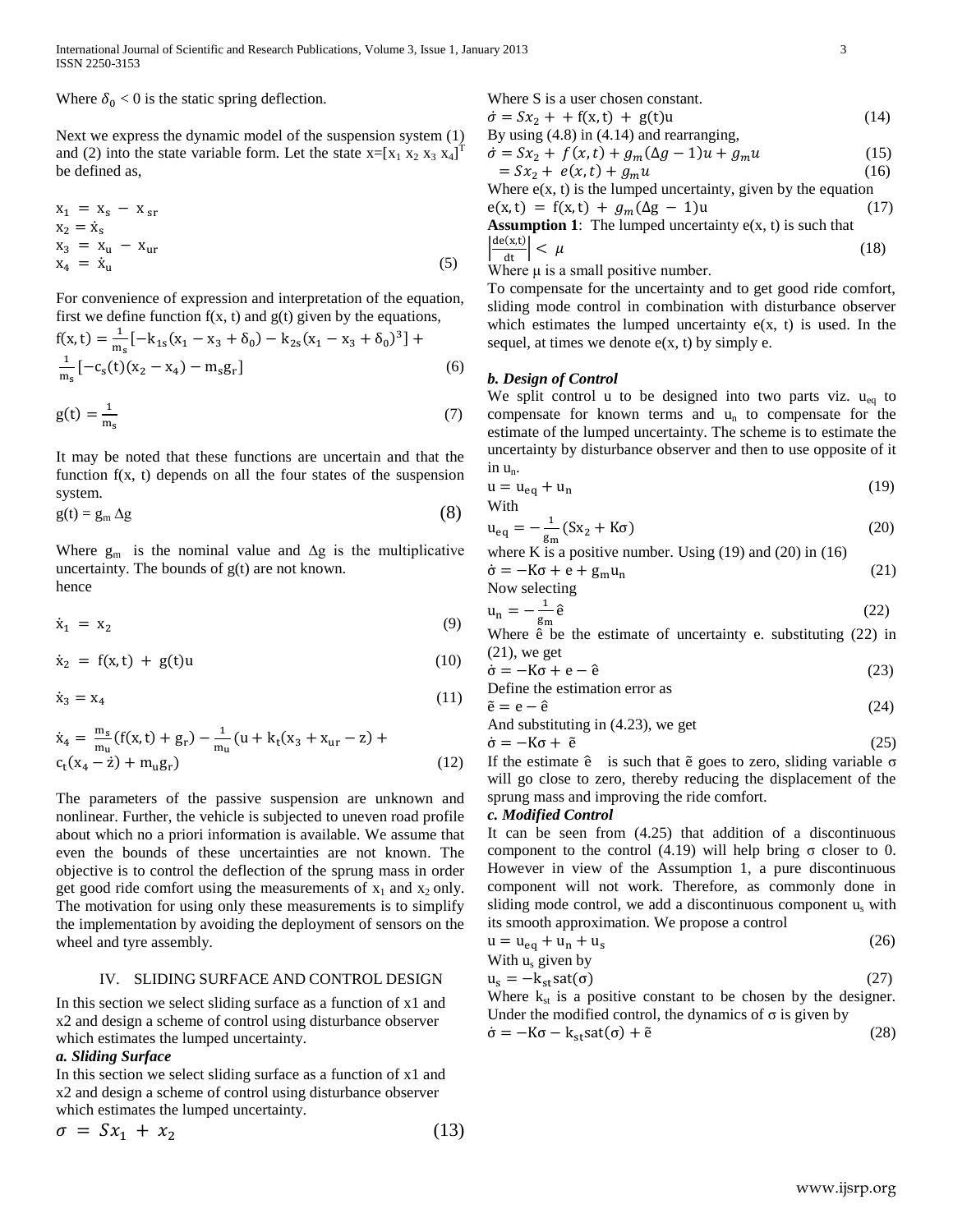International Journal of Scientific and Research Publications, Volume 3, Issue 1, January 2013 4 ISSN 2250-3153

### V. DISTURBANCE OBSERVER

 We use the term 'disturbance Observer' for an estimator that gives an estimate of the lumped uncertainty  $e(x, t)$ . Next, we design a disturbance observer.

Let the estimate of the lumped uncertainty e(x, t) be given by  
\n
$$
\hat{e} = \hat{d}(t) + p(\sigma)
$$
\n(29)

Where  $p(\sigma)$  is some linear or nonlinear scalar function of  $\sigma$ . Now,  $\hat{d}(t)$  is to be updated in such a way that the estimation error  $\tilde{e}$  =  $e - \hat{e}$  goes to zero. Differentiating (29) we get,

$$
\dot{\hat{\mathbf{e}}} = \dot{\mathbf{d}}(t) + \frac{\partial p}{\partial \sigma} \dot{\sigma}
$$
\n(30)

Substituting  $\dot{\sigma}$  from (21)

$$
\dot{\hat{e}} = \dot{d}^r(t) + \frac{\partial p}{\partial \sigma}(-K\sigma + e + g_m u_n)
$$
\n(31)

This suggests an update law for  $\hat{d}(t)$  as

$$
\dot{\vec{a}}(t) = -\frac{\partial p}{\partial \sigma}(-K\sigma + \hat{e} + g_m u_n)
$$
\n(32)

$$
\dot{\hat{\mathbf{e}}} = \frac{\partial p}{\partial \sigma} \tilde{e}
$$
 (33)

Subtracting both sides of  $(33)$  from  $\dot{e}$ , we get

$$
\dot{\tilde{e}} = -\frac{\partial p}{\partial \sigma} \tilde{e} + \dot{e}
$$
 (34)

This suggests that the choice of  $p(\sigma)$  be such that  $\frac{\partial p}{\partial \sigma}$  is a positive function.

# *A. Stability of the System during Sliding Mode*

During the sliding mode, the uncertain system with mismatched condition is stable provided the following theorem is satisfied. **Theorem 1:**

Consider a candidate Lyapunov function

$$
V(\sigma, \tilde{e}) = \frac{1}{2}\sigma^2 + \frac{1}{2}\tilde{e}^2
$$
 (35)  
Taking the derivative of  $V(\sigma, \tilde{e})$  along (25) and (34)

$$
\dot{V}(\sigma, \tilde{e}) = -K\sigma^2 + \sigma \tilde{e} - \frac{\partial p}{\partial \sigma} \tilde{e}^2 + \tilde{e} \dot{e}
$$
\n(36)

Using young's inequality  $ab \leq \frac{1}{2}$  $\frac{1}{2}(a^2 + b^2)$  and the assumption 1 and simplifying

$$
\dot{V}(\sigma, \tilde{e}) \le -\left(K - \frac{1}{2}\right)\sigma^2 - \left(\frac{\partial p}{\partial \sigma} - 1\right)\tilde{e}^2 + \frac{1}{2}\mu^2\tag{37}
$$

The control parameters can be chosen so that  $\left(K - \frac{1}{2}\right)$  $\frac{1}{2}$  > 0 and  $\frac{\partial p}{\partial \sigma} - 1 > 0$ . From (37) it can be seen that the dynamics of  $\sigma$  and the estimation error  $\tilde{e}$  is not asymptotically stable but is ultimately bounded.

### VI. RESULTS AND CONCLUSION

Figure 2 and 3 shows the response of passive suspension system for unit step and two bump road profile respectively. The Response of passive suspension system shows that the system is stable but need some time to settle down for unit step input and in case of two bump road disturbances; the passive suspension system could not attenuate the given force. This cause sprung mass deflection occur in the system.



Figure 2: Sprung mass displacement of passive suspension system for unit step road profile



Figure 3: Sprung mass displacement of passive suspension system for two bump road profile

Next, we investigate the performance of active suspension system. Figure 4 and figure 5 shows the response of active suspension system for unit step and two bump road profile. The figure shows that the proposed system is successful in attenuating the deflection and acceleration of the sprung mass which demonstrates the efficacy of the system in improving the ride comfort.



Figure 4: Sprung mass deflection x1 and road profile z



Figure 5: Sprung mass deflection x1 and road profile z

Figure 6 and 7 shows the control during sliding mode control for unit step and two bump road profile.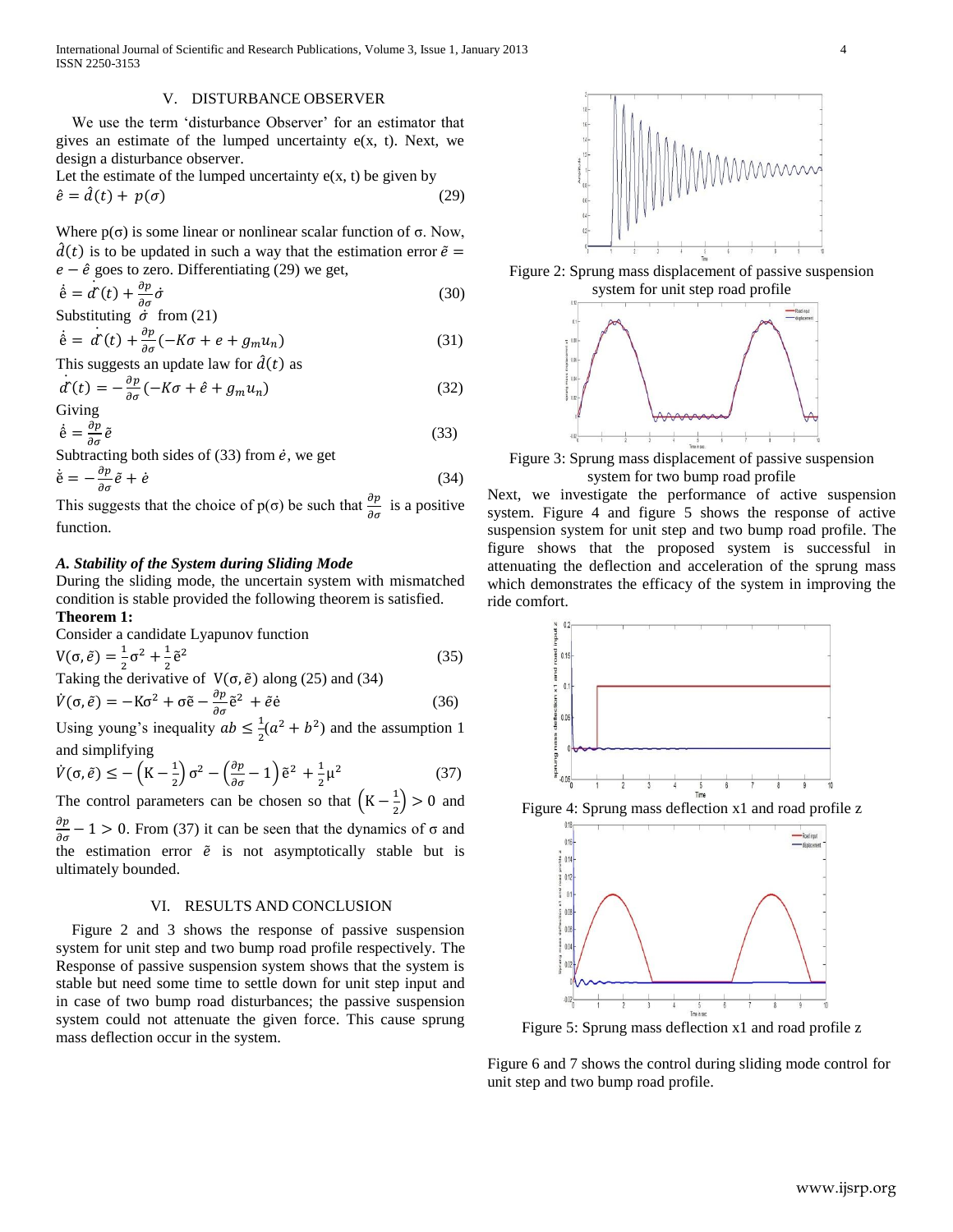

Figure 7: Control Force u for two bump disturbance From the results it is proven that by using disturbance observer, active suspension will response much better than without observer and also passive suspension system. Passive suspension is the weakest suspension to absorb any disturbance exerted to the system. In this chapter the performance of proposed observer and SMC with disturbance observer has been investigated. It has been shown that the SMC with disturbance observer improved the ride comfort and road handling performances of quarter car active suspension system compared to passive suspension system with disturbance observer control technique. The proposed sliding mode control with disturbance observer is robust to various types of disturbance. Furthermore, the chattering problem has been overcome by using the continuous switching function and the boundary layer that can be adjusted by varying

#### **REFERENCES**

the sliding gain in the controller.

- [1] P.G. Wright. "The Application of Active Suspension to High Performance Road Vehicles", *Microprocessors in Fluid Engineering IMechE Conference Publications* (1984).
- [2] M. M. Fateh, and Seyed S. Alavi, "Impedance control of an active suspension system,'

*Journal on Mechatronics*, vol. 19, pp. 134-140, 2009.

- [3] J.S. Lin, and I. Kanellakopoulos, "Nonlinear design of active suspension," *In: 34th IEEE Conference* 1995, vol. 17, pp. 45-59, 1995.
- [4] A. Alleyen and J. K. Hedrick, "Nonlinear adaptive control of active suspensions," *IEEE Trans. Contr. Syst. Technol.*, vol. 3, no. 1, pp. 845–860, Mar. 1995.
- [5] E. Esmailzadeh, and H. D. Taghirad, "Active vehicle suspensions with optimal state feedback control" , *Journal of Mechanical Science*, vol. 200, no.4, pp. 1-18, 1997.
- [6] Yao-Wen Tsai, Kai-Hsin Mai, and Kuo-Kai Shyu, "Sliding mode control for unmatched uncertain systems with totally invariant property and exponential stability," *Journal of the Chinese Institute of Engineers*, vol. 29, no. 1, pp. 179-183, 2006.
- [7] V. I. Utkin, "Variable Structure Systems with Sliding Modes,"*IEEE Transaction on Automatic Control*, vol. 22, pp. 212-222, 1977.
- [8] C. Edwards, and S. K. Spurgeon, *Sliding Mode Control: Theory and Applications*, Taylor and Francis Ltd. 1998.
- [9] J. Y. Hung, W. B. Gao, and J. C. Hung, "Variable Structure Control: A Survey," *IEEE Transaction on Industrial Electronics*, vol. 40, no. 1, pp. 2-22, feb 1993.
- [10] W. B. Gao, M. Cheng and D. B. Sen, "Variable structure control of nonlinear systems," *Contr. Decision, vol. 4, no. 4*, pp. 1—6, 1989.
- [11] P. C. Chen and A. C. Huang, "Adaptive sliding mode control of nonautonomous active suspension systems with time-varying loading," *Jnl of Sound and Vibration*, vol. 282, pp. 1119–1135, 2005.
- [12] V. Utkin and K.D. Young, "Methods of constructing discontinuity plane in multidimensional variable structure system", Automation and remote Control, vol. 39, pp. 1466-1470, 1979.
- [13] C. M. Dorling A.S.I. Zinobar, "two approaches to hyperplane design in multivariable control structure systems", *Int. J. Control,* vol. 44, pp. 65-82, 1986.
- [14] C. M. Dorling A.S.I. Zinobar, "Robust hyperplane design in multivariable structure control system", *Int. J. Control,* vol. 48, pp. 2043-2053, 1988.
- [15] H.G. Kwanty and H. Km, "variable structure control of partially linearizable dynamics", *in Proceeding of the 1989 American Control Conference, (Pittsburg, PA),* pp.1148-1153, 1989.
- [16] K.D. Young and U. Ozguner, " Frequency shaping compensator design for sliding mode", *Int. J. Control,* vol. 57, no. 5, pp. 1005- 1019, 1993.
- [17] W.C. Su, S.V. Drakunov and U. Ozguner, "Constructing discontinuity surfaces for variable structure systems: a Lyapunov approaches", *Automatica,* vol. 32, No. 6, pp. 925-928, 1996.
- [18] A. F. Flippov, "Differential equation with right side continuous on intersecting surfaces", *Differents. Uraven.* Vol. 15, no. 10, pp. 1814- 1823, 1979.
- [19] V. Utkin, "Sliding Modes and their Application in Variable Structure Systems", Moscow: Mir, 1978.
- [20] H. Hashimoto, V.I. Utkin, J.X.Xu, H. Suzuki and F. Hiroshima, "VSS Observer for Linear Time Varying System", *IECON'90* pp. 34-39, 1990.
- [21] S.V. Drakunov, D.B. Izosirnov, A.G. Luk'ayonov and V. I. Utkin, "The Block Control Principle", *Automation and Remote control,* vol. 51, no. 6, pp. 737-746,1992.
- [22] S.V. Drakunov, V. Utkin, "Sliding Mode Observers Tutorial", in proceeding of the 34<sup>th</sup> IEEE conference on Decision and Control (CDS), (New Orleams, LA), pp. 3376-3378, 1995.
- [23] J.J. Slotine and S.S. Sastry, "Tracking control of nonlinear system using sliding surface with application to robotic manipulators", *Automatica,* vol. 18, no. 4, pp. 385-400, 1982.
- [24] K. D. Young and H. G. kwanty, "Variable Structure Servomechanisms", *Systems and Control Letters,* vol. 18, no. 4, pp. 385-400, 1982.
- [25] H. Asada and J. J. Slotine, "Robust Analysis and Control", 1986.
- [26] K. D. Young and S. Drakunov, "Sliding mode control with chattering reduction", *in Proceeding of the 1992 American Control Conference, (Chicago, IL),* pp. 1291-1292, 1992.
- [27] J. O'Reilly, "observer For Linear Systems", Academic Press, department of Electrical and Electronics Engineering, The University of Liverpool, 1983.
- [28] S. Sarpturk, Y. Istefanopulos and O. Kayank, "On the stability of discrete time sliding mode control and system", *IEEE Trans. Automat. Contr.,* vol. AC-32, no. 10, pp. 930-932, 1987.
- [29] U. Kotta, "Comments on "On the stability of discrete time sliding mode control systems"", *IEEE Trans. Automat. Contr.,* vol. AC-34, no. 9, pp. 1021-1022, 1989.
- [30] V. Utkin and S.Drakunov, "On discrete time sliding mode control", *in Proceedings of IFAC Symp. On Nonlinear Control Systems (NOLCOS), (Capri, Italy),* pp. 484-489, 1989.